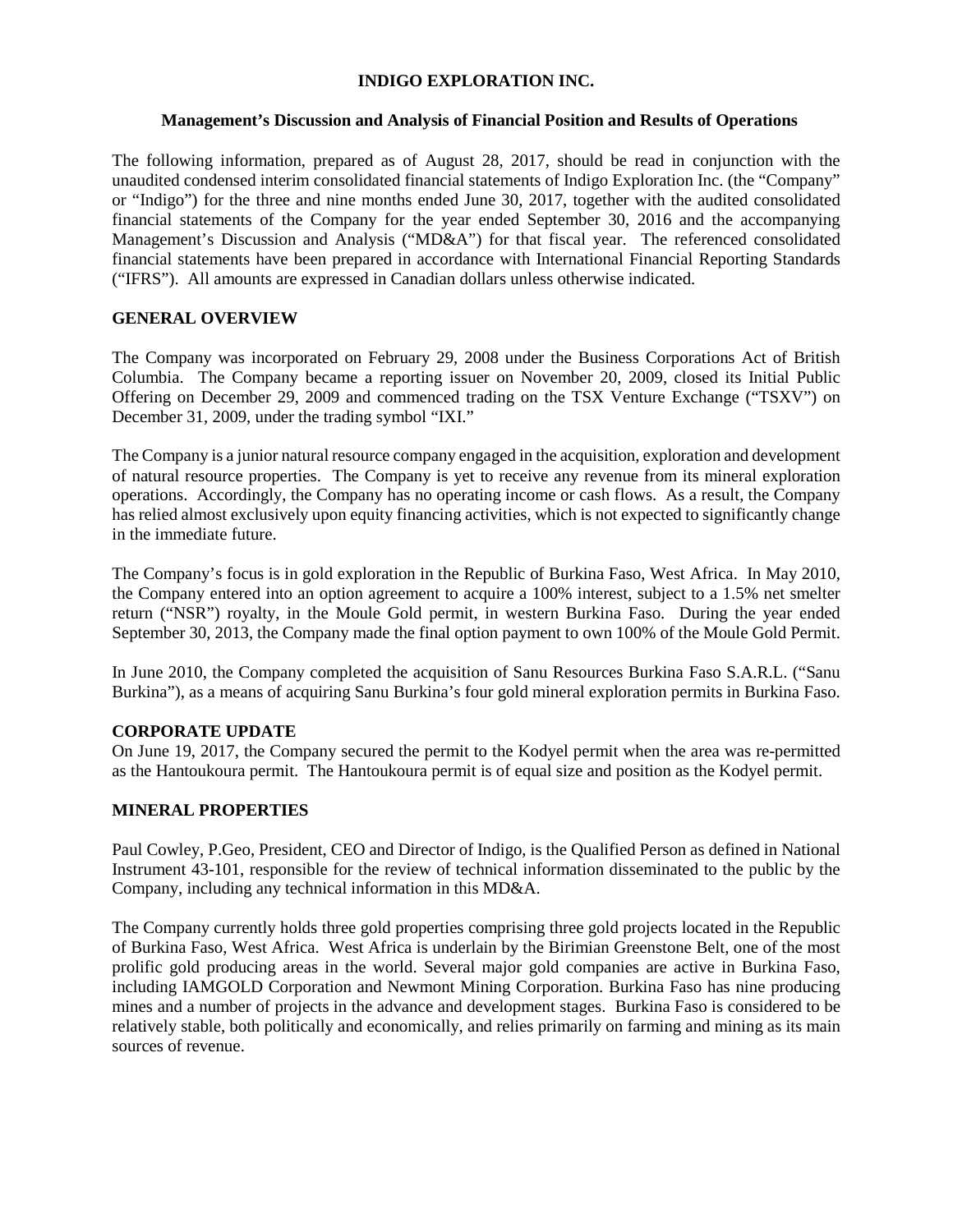The Company believes it presently holds all necessary licenses and permits on Hantoukoura and Loto, and on pending license and permit on Lati, to carry on the activities which it will conduct, and that it is presently complying in all material respects with the terms of such licenses and permits. There can be no guarantee, however, that the Company will be able to obtain and maintain, at all times, all necessary licenses and permits required to continue the proposed exploration or to develop its properties into commercial production and to operate mining facilities thereon.

### **Hantoukoura (previously Kodyel) Exploration Permit**

The 238 square kilometres Hantoukoura permit lies close to the Niger border approximately 300km east of Ouagadougou. Access is by paved road as far as Fada N'gourma about 200 km east of Ouagadougou and thence by laterite roads. The Hantoukoura permit covers an extension of the Fada N'Gourma greenstone belt that extends into Niger. The Hantoukoura permit is traversed by a regional northeast-trending fault that stretches from Ghana to Niger and separates the mafic and felsic volcanics and metasedimentary rocks of the Fada belt from the migmatites and granites to the northwest. There are several active artisanal workings within the permit, including: the extensive Tangounga, Hantekoura (CFA) and Kodyel 1 artisanal workings. The Songonduari artisanal workings lie off the permit but lies in the same structure, continuing towards and into Niger.

Until early 2012 the Company had been unable to access the Kodyel permit due to a border dispute between Burkina Faso and Niger. The temporary suspension on the Kodyel permit was lifted and the Company commenced exploration on the renewed Kodyel permit. The renewed permit had reduced from 238 square kilometres to 191 square kilometres to exclude a 2 kilometre wide strip adjacent to the Niger border. The permit retained a right of first refusal to include this excluded area (which hosts the Tangounga artisanal mining site) after the World Court finalized the border location.

On April 16, 2013, the World Court handed down their decision on the position of the Burkina Faso – Niger border in the vicinity of the Kodyel permit. According to maps provided by the World Court, the new border is approximately 6 kilometres northeast of the previous border position in the vicinity of the Kodyel permit. The Company made efforts to extend the term of the original Kodyel permit which would incorporate the Tangounga artisanal workings.

On June 19, 2017, the Company secured the permit to the Kodyel permit when the area was re-permitted as the Hantoukoura permit. The Hantoukoura permit is of equal size and position as the original Kodyel permit. The Hantoukoura permit is valid for three years and renewable for up to six additional years. Now that the Company has re-gained the Kodyel permit area under the new Hantoukoura permit, the Company is planning a surface sampling program in Quarter 1 of the Company's next fiscal year.

### *Moule Option*

The Company owns a 100% interest, subject to a 1.5% net smelter return ("NSR") royalty, in the Moule Gold Permit, in western Burkina Faso. The Company has the right to purchase the entire 1.5% NSR royalty for US \$1,800,000. The Moule Gold Permit covers 185.6 square kilometres of prospective Birimian greenstone geology. Exploration prior to acquisition by Indigo consisted of property wide mapping, soil geochemistry, quartz veining and quartz float sampling and ground geophysics. These surveys located a number of gold targets, including: Zelingpe 1, Zelingpe 2, Vein 2 and Vein 3.

The Company completed initial RC drill programs on Zelingpe 1, Zelingpe 2 and Vein 3; and followed up with a diamond drill program at Vein 2 and Vein 3. These were the first drill programs ever completed at Moule. Results of the drill programs have been reported by press release and in prior MD&A's. Drill plans and selected sections from the Moule diamond drill program can be found on the Company's website at [www.indigoexploration.com.](http://www.indigoexploration.com/)

During the three months ended June 30, 2017, the Moule permit expired and the Company wrote off \$413,987 of costs associated with the Moule permit.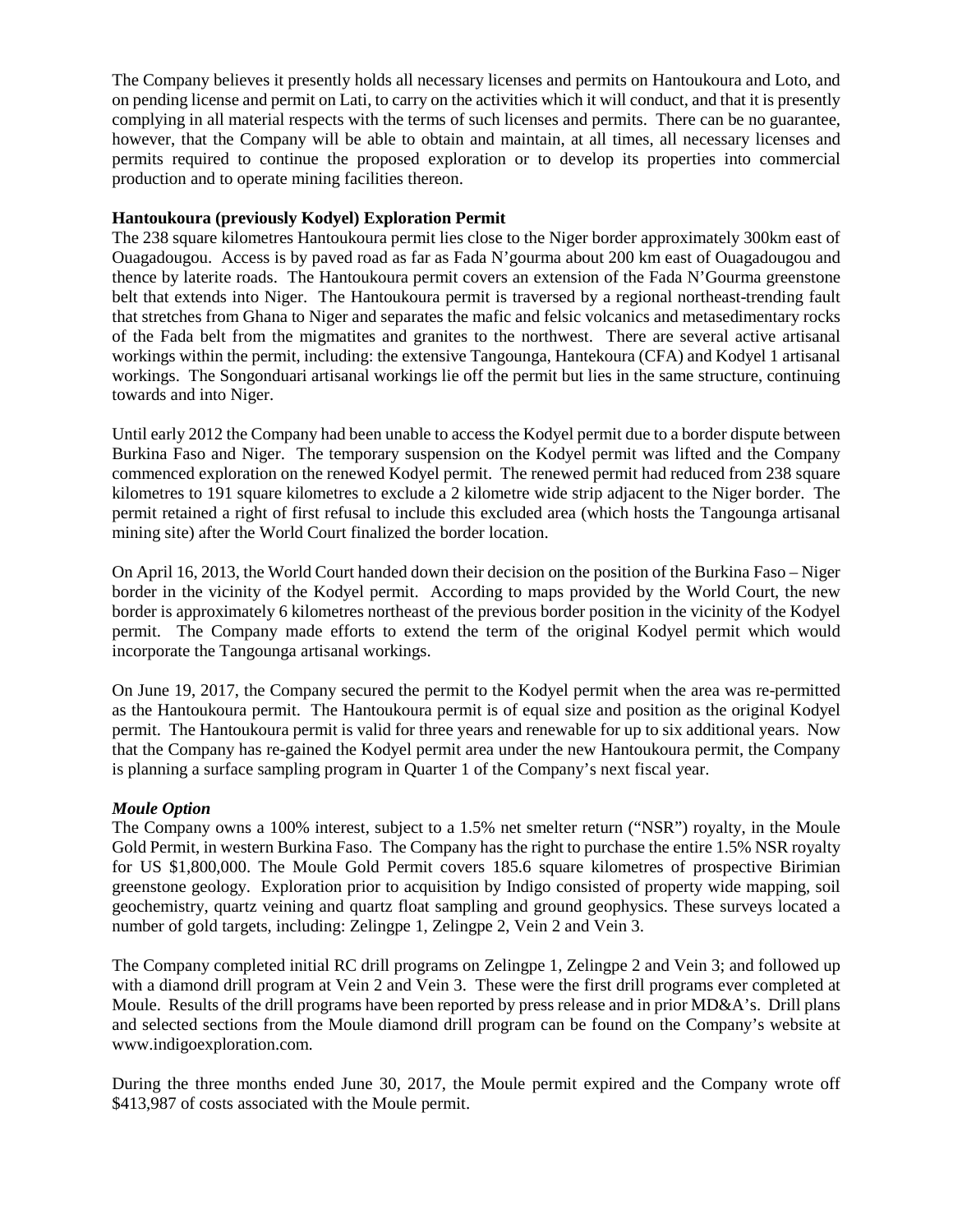### *Lati Exploration Permit*

The 184 square kilometre Lati Permit covers a major north-south shear zone in the Boromo greenstone belt. Lati is the site of expanding artisanal activity with at least three known active artisanal mining areas over the 8 kilometre long Prospect 1. The Lati permit is about 150 km by road west of Ouagadougou. Lati was previously explored by the United Nations Development Program ("UNDP") and the Burkina Faso Office of Mines and Geology ("BUMIGEB") for volcanic-hosted massive sulfides ("VHMS") similar to the Perkoa zinc deposit, as well as by Carlin Resources and Incanore Resources for gold.

Results of a RC drill program on Lati have been reported by press releases and in prior MD&A's. Drill plans and selected sections from the Lati RC drill program can be found on the Company's website at [www.indigoexploration.com.](http://www.indigoexploration.com/)

There continues to be no correspondence with regard to the Lati permits. During the year ended September 30, 2016 an impairment write down of \$91,587 was recorded.

### *Loto Exploration Permit*

The 100% owned, 70.08 square kilometre Loto exploration permit is located in the Boromo greenstone belt, contiguous to the Moule Exploration Permit, and forms part of the Moule project. The Loto permit lies near the town of Diebougou, approximately 270 km by road from Ouagadougou of which 250 km is paved. The area is intensely farmed and it has taken time to establish a working relationship with the local community.

The Company has not incurred sufficient expenditures on its Loto permit to comply with the Mining Code of Burkina Faso. The Company has not received any notice of cancellation from the Government of Burkina Faso and believes this permit remains in good standing.

### *Tordo Exploration Permit*

The Company no longer holds the permits for Tordo and recorded a write-down of \$122,179 during the nine months ended June 30, 2016.

# **QUARTERLY INFORMATION**

The following is selected financial data from the Company's unaudited quarterly financial statements for the last eight quarters ending with the most recently completed quarter, being the three months ended June 30, 2017.

|                           | For the quarter ended $(\$)$ |               |          |                                |
|---------------------------|------------------------------|---------------|----------|--------------------------------|
|                           | Jun. 30, 2017                | Mar. 31, 2017 |          | Dec. 31, 2016   Sept. 30, 2016 |
| Total revenues            |                              |               |          |                                |
| Loss                      | (433, 401)                   | (34, 606)     | (72,610) | (135, 024)                     |
| Loss per share (basic and |                              |               |          |                                |
| diluted) $(1)$            | (0.01)                       | (0.00)        | (0.00)   | (0.00)                         |
| Total assets              | 413,660                      | 840,450       | 886,790  | 907,093                        |

|                           | For the quarter ended (\$) |               |           |                                |
|---------------------------|----------------------------|---------------|-----------|--------------------------------|
|                           | Jun. 30, 2016              | Mar. 31, 2016 |           | Dec. 31, 2015   Sept. 30, 2015 |
| Total revenues            |                            |               |           |                                |
| Loss                      | (24, 887)                  | (150, 953)    | (20, 254) | (45,550)                       |
| Loss per share (basic and |                            |               |           |                                |
| diluted) $(1)$            | (0.00)                     | (0.00)        | (0.00)    | (0.00)                         |
| Total assets              | 1,015,883                  | 784,744       | 944,648   | 972,145                        |

(1) The basic and diluted calculations result in the same values.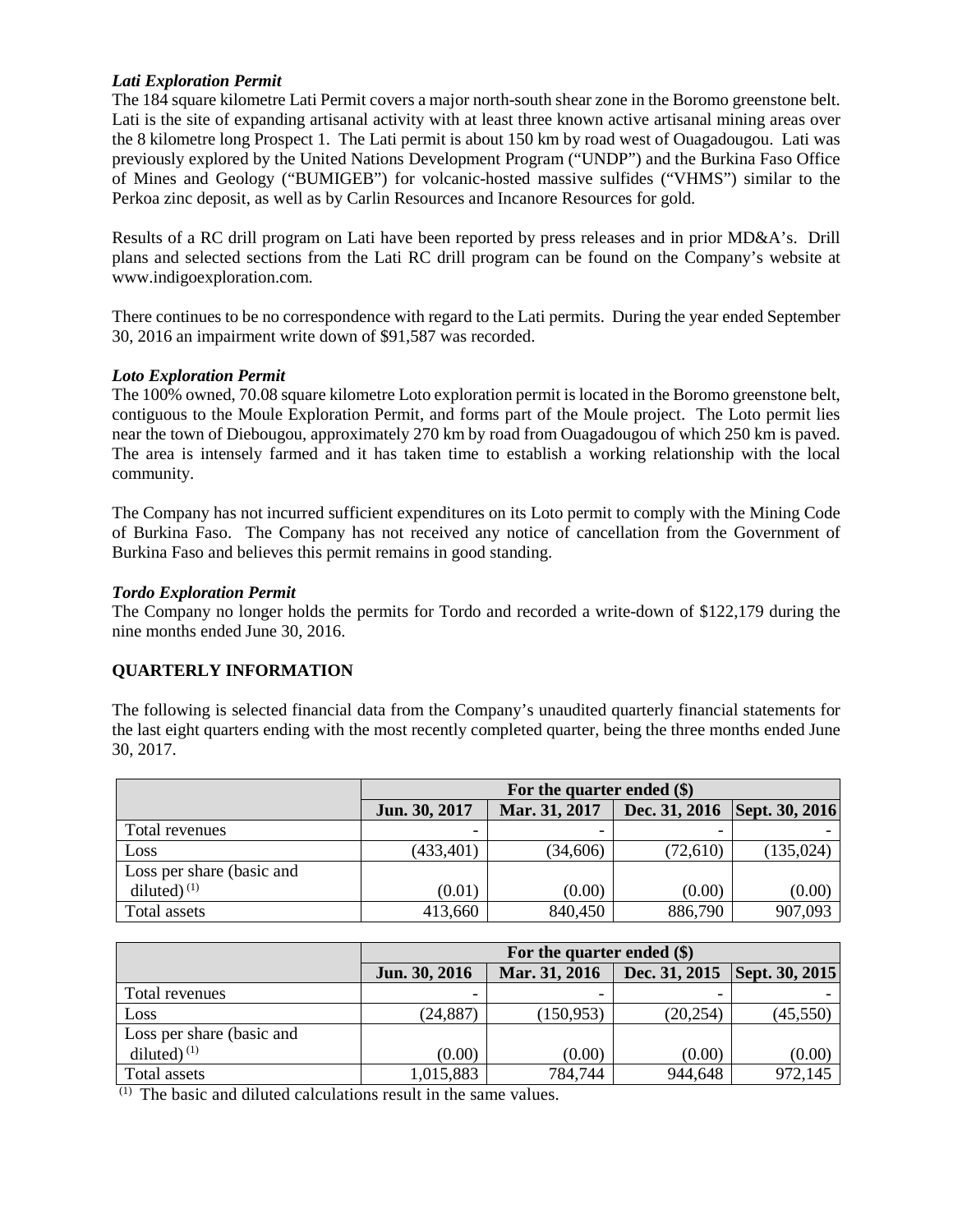The increase of the loss reported during the quarter ended June 30, 2017 is the result of the Company recording a write-down of mineral properties of \$413,987 on the Moule permits. The increase of the loss reported during the quarter ended September 30, 2016 is the result of the Company recording an impairment of mineral properties of \$91,587 on the Lati permit. The increase of the loss reported during the quarter ended March 31, 2016 is the result of the Company recording a write-down of mineral properties of \$122,179 on the Tordo permits.

### **RESULTS OF OPERATIONS**

### *Three months ended June 30, 2017*

The Company recorded a loss of \$433,401 (\$0.01 per share) for the three months ended June 30, 2017 as compared to a loss of \$24,887 (\$0.00 per share) for the three months ended June 30, 2016. The increase is as a result of the Company recording a write-down of mineral properties of \$413,987 on the Moule permits.

### *Nine months ended June 30, 2017*

The Company recorded a loss of \$540,617 (\$0.01 per share) for the nine months ended June 30, 2017 as compared to a loss of \$196,094 (\$0.00 per share) for the nine months ended June 30, 2016. The increase is as a result of the Company recording a write-down of mineral properties of \$413,987 on the Moule permits in the current period compared to the Company recording a write down of mineral properties of \$122,668 on the Tordo permits during the comparative period. Differences in other expenses of note include:

Management and administration fees of \$17,550 (2016 - \$23,563). Management fees includes charges from the CEO billed by day's worked. The increase in the comparative period was a result of increased meetings and travel for the CEO during the nine months ended June 30, 2016.

Office and miscellaneous of \$18,528 (2016 - \$11,874). Office and miscellaneous expenses increased as a result of one time personnel costs incurred in Burkina Faso.

Share-based compensation of \$53,596 (2016 - \$nil). Share-based compensation includes the grant of 2,600,000 stock options upon issuance during the nine months ended June 30, 2017.

# **FINANCING ACTIVITIES AND CAPITAL EXPENDITURES**

### *Financing Activities*

During the nine months ended June 30, 2017 and 2016, the Company did not incur any financing activities.

### *Capital Expenditures*

The capital expenditures of the Company during the nine months ended June 30, 2017 included deferred mineral property expenditures of \$50,077 (2016 - \$54,895) on the Company's Burkina Faso projects. Refer to schedule I in the condensed interim consolidated financial statements for the nine months ended June 30, 2017.

# **LIQUIDITY AND CAPITAL RESOURCES**

The Company's operations consumed \$73,034 of cash (before working capital items) for the nine months ended June 30, 2017 (2016 - \$73,426) with an additional \$50,077 (2016 - \$54,895) used on mineral property deferred exploration expenditures. The cash requirement was funded from the cash balance as at September 30, 2016.

The Company's aggregate operating, investing and financing activities during the nine months June 30, 2017 resulted in a net decrease in its cash balance from \$228,021 at September 30, 2016 to \$91,742 at June 30, 2017. The Company has a working capital deficiency of \$12,458 at June 30, 2017 compared with a working capital of \$110,653 at September 30, 2016. The Company has no long term debt.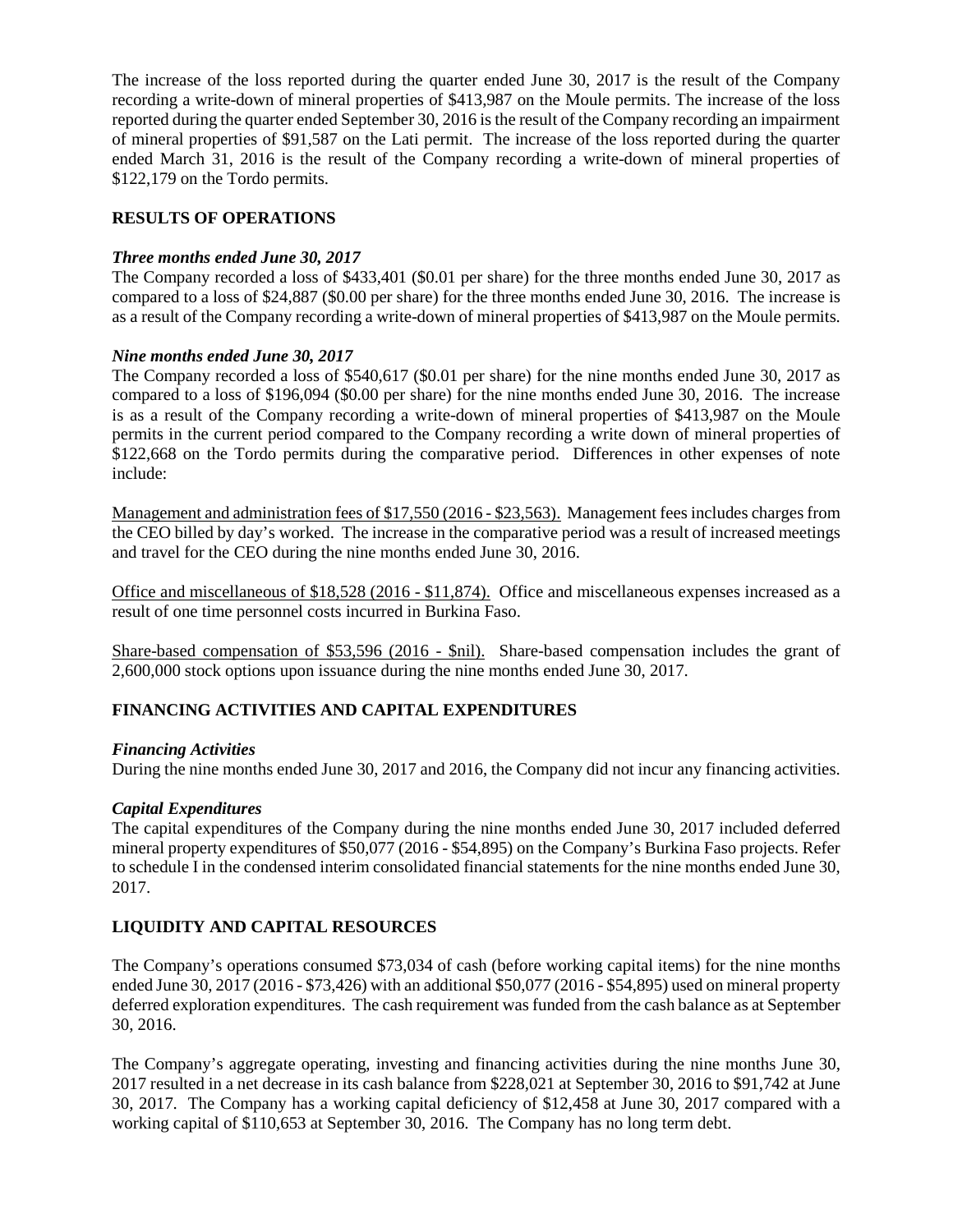The Company has no further payments to make to acquire any of its Burkina Faso mineral properties and has minimum exploration commitments in Burkina Faso in order to keep its properties in good standing. The Company does not have any commitment for material capital expenditures over the near term or long term and none are presently contemplated in excess of normal operating requirements.

The Company has not as yet put into commercial production any of its mineral properties and as such has no operating revenues or cash flows. Accordingly, the Company is dependent on the equity markets as its sole source of operating working capital, and the Company's capital resources are largely determined by the strength of the junior resource capital markets and by the status of the Company's projects in relation to these markets, and its ability to compete for investor support of its projects. There can be no assurance that financing, whether debt or equity, will always be available to the Company in the amount required at any particular time or for any particular period or, if available, that it can be obtained on terms satisfactory to it.

# **TRANSACTIONS WITH RELATED PARTIES**

Compensation paid or payable to the directors, the Chief Executive Officer and the Chief Financial Officer for services provided during the three and nine months ended June 30, 2017 and 2016 was as follows:

| Three months ended |         | Nine months ended |                                                                                                                                                                                                                                   |
|--------------------|---------|-------------------|-----------------------------------------------------------------------------------------------------------------------------------------------------------------------------------------------------------------------------------|
|                    | June 30 |                   | June 30                                                                                                                                                                                                                           |
| 2017               | 2016    | 2017              | 2016                                                                                                                                                                                                                              |
|                    |         |                   |                                                                                                                                                                                                                                   |
| 1,000              | 880     | 6.160             | 6,200                                                                                                                                                                                                                             |
| 5,850              | 8,613   | 17,550            | 23,563                                                                                                                                                                                                                            |
| 6,850              | 9.493   | 23,710            | 29,763                                                                                                                                                                                                                            |
|                    |         |                   | $(1)$ <b>T</b> 1 1 c 1 21 11 11 11 11 11 21 C $($ $)$ $($ $)$ $($ $)$ $($ $)$ $($ $)$ $($ $)$ $($ $)$ $($ $)$ $($ $)$ $($ $)$ $($ $)$ $($ $)$ $($ $)$ $($ $)$ $($ $)$ $($ $)$ $($ $)$ $($ $)$ $($ $)$ $($ $)$ $($ $)$ $($ $)$ $($ |

 $(1)$  Includes fees billed by a company owned by the Chief Executive Officer, Paul Cowley.

As at June 30, 2017, accounts payable and accrued liabilities includes an amount of \$111,800 (September 30, 2016 - \$98,363) due to directors and officers of the Company and/or companies they control or of which they were significant shareholders. These amounts are unsecured, non-interest bearing and due on demand.

# **FINANCIAL INSTRUMENTS**

The Company's financial instruments consist of cash and cash equivalents, other receivables, and accounts payable and accrued liabilities. Cash and cash equivalents and other receivables are designated as loans and receivables, which are measured at amortized cost. Accounts payable and accrued liabilities are designated as other financial liabilities, which are measured at amortized cost.

As at June 30, 2017, the carrying values of cash and cash equivalents, other receivables, and accounts payable and accrued liabilities approximate their fair values due to their nature and relatively short maturity dates or durations.

The Company's risk exposures and the impact on the Company's financial instruments are discussed in the consolidated financial statements for the year ended September 30, 2016 and have not changed significantly during the nine months ended June 30, 2017.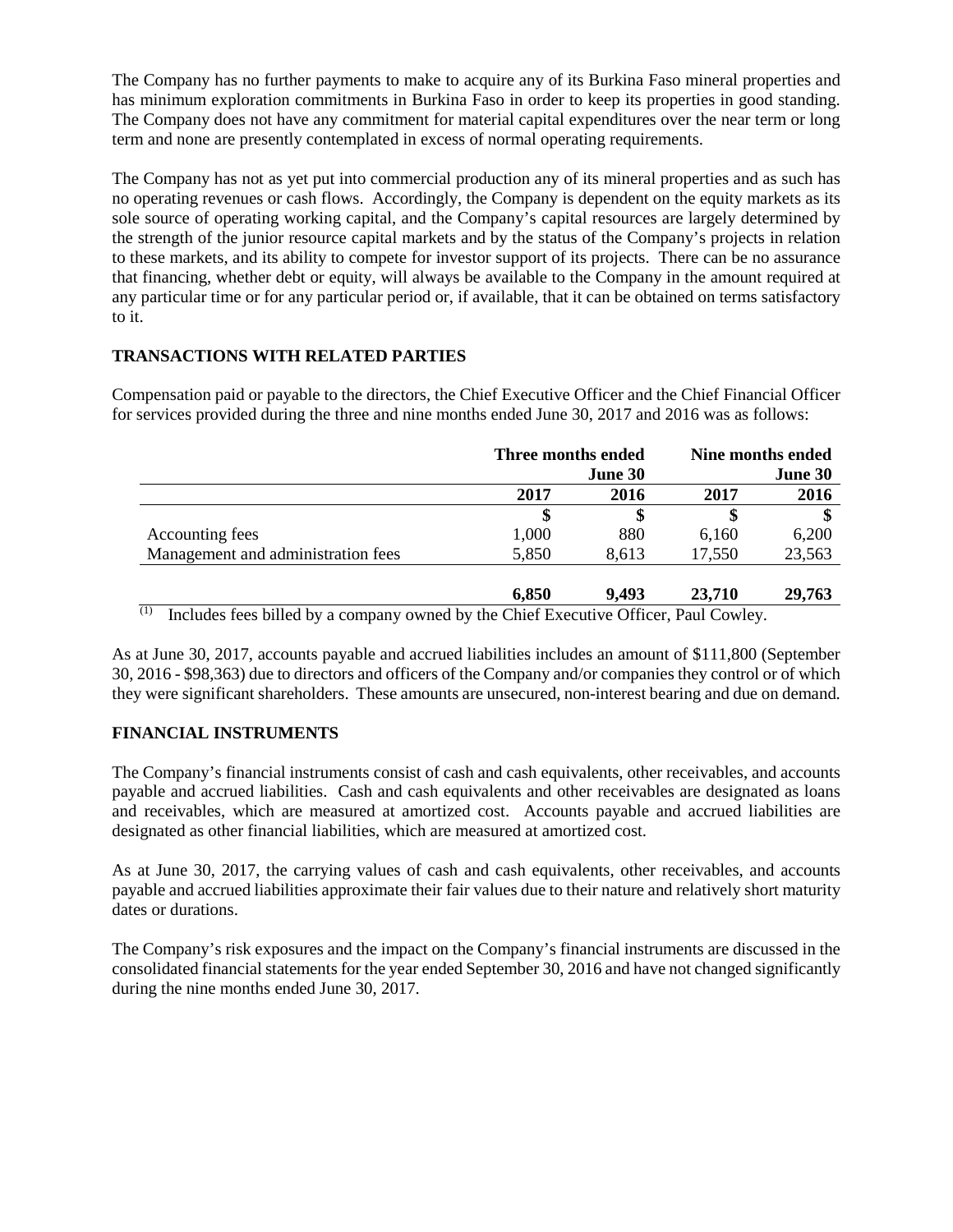### **ACCOUNTING STANDARDS ISSUED BUT NOT YET EFFECTIVE**

At the date of approval of the consolidated financial statements the following standards, which are applicable to the Company, were issued but not yet effective. The Company has not completed its assessment of the impact that the new and amended standard will have on its financial statements. The following is a brief summary of the principal new or amended standards.

**IFRS 9 Financial Instruments** - In July 2014, the IASB issued the final version of IFRS 9 Financial Instruments bringing together the classification and measurement, impairment and hedge accounting phases of the IASB's project to replace IAS 39 Financial Instruments: Recognition and Measurement. IFRS 9 retains but simplifies the mixed measurement model and establishes two primary measurement categories for financial assets: amortized cost and fair value. IFRS 9 also amends some of the requirements of IFRS 7 Financial Instruments: Disclosures, including added disclosures about investments in equity instruments measured at fair value in OCI, and guidance on financial liabilities and derecognition of financial instruments. The mandatory effective date of IFRS 9 would be annual periods beginning on or after January 1, 2018, with early adoption permitted.

**IAS 7 Statement of Cash Flows** - In January 2016, IASB amended IAS 7, "Statement of Cash Flows", The amendments require that the following changes in liabilities arising from financing activities are disclosed (to the extent necessary): (i) changes from financing cash flows; (ii) changes arising from obtaining or losing control of subsidiaries or other businesses; (iii) the effect of changes in foreign exchange rates; (iv) changes in fair values; and (v) other changes. One way to fulfil the new disclosure requirement is to provide a reconciliation between the opening and closing balances in the statement of financial position for liabilities arising from financing activities. Finally, the amendments state that changes in liabilities arising from financing activities must be disclosed separately from changes in other assets and liabilities. This amendment will be mandatory for reporting periods beginning on or after January 1, 2017.

### **OUTSTANDING SHARE DATA**

- a) Authorized: Unlimited common shares without par value.
- b) Issued and outstanding: 84,335,982 common shares
- c) Outstanding warrants and options

| <b>Type of Security</b> | <b>Number</b> | <b>Exercise Price</b> | <b>Expiry Date</b> |
|-------------------------|---------------|-----------------------|--------------------|
| Stock options           | 2,600,000     | \$0.05                | October 28, 2021   |
| Share purchase warrants | 5,125,000     | \$0.05                | December 17, 2017  |
| Share purchase warrants | 1,000,000     | \$0.05                | December 24, 2017  |
| Share purchase warrants | 1,500,000     | \$0.05                | January 21, 2018   |
| Share purchase warrants | 13,750,000    | \$0.05                | May 20, 2019       |

# **DISCLOSURE CONTROLS AND PROCEDURES**

Disclosure controls and procedures are intended to provide reasonable assurance that information required to be disclosed is recorded, processed, summarized, and reported within the time periods specified by securities regulations and that the information required to be disclosed is accumulated and communicated to management. Internal controls over financial reporting are intended to provide reasonable assurance regarding the reliability of financial reporting and the preparation of financial statements for external purposes in accordance with IFRS.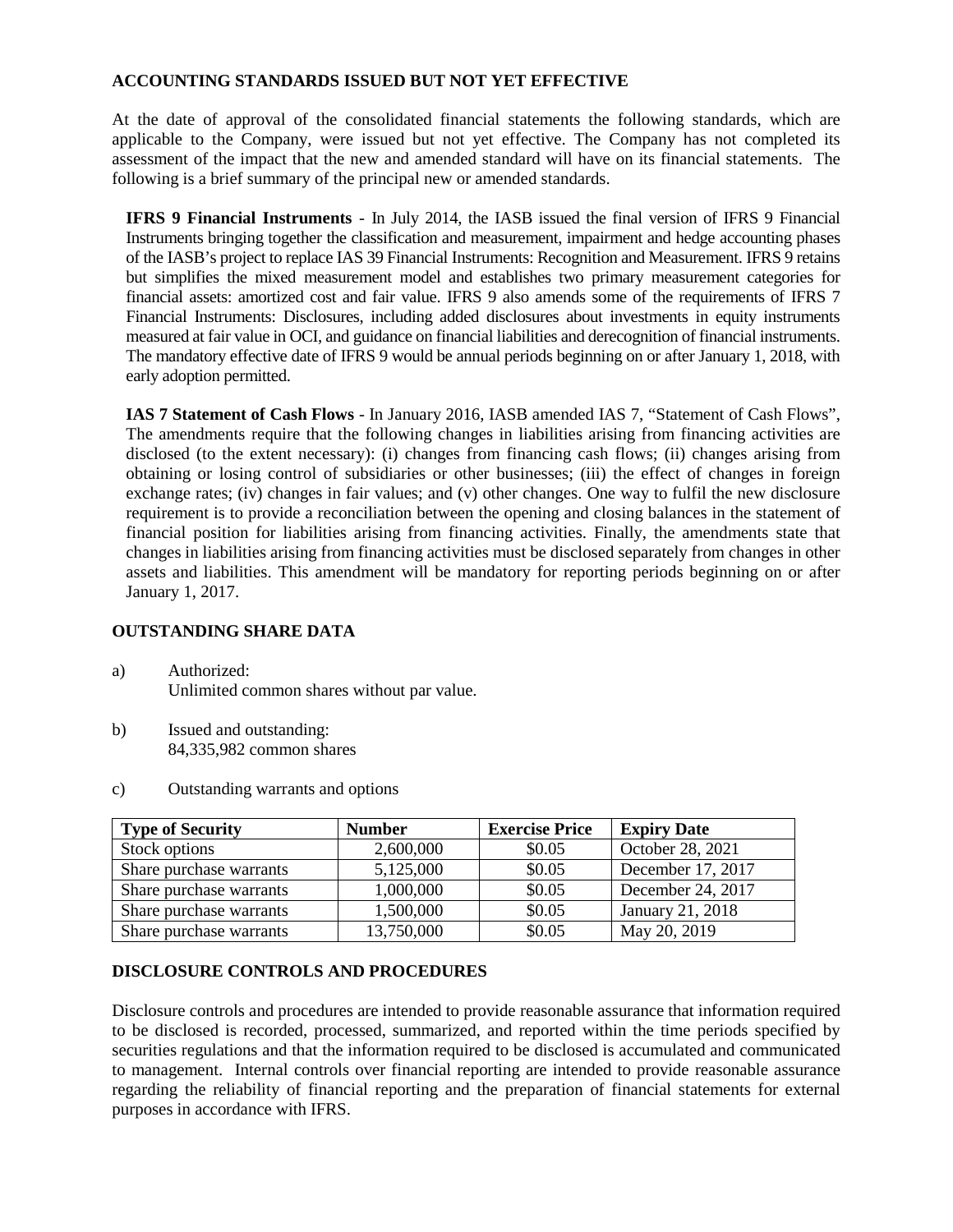In connection with National Instrument 52-109 (Certificate of Disclosure in Issuer's Annual and Interim Filings) ("NI 52-109"), the Chief Executive Officer and Chief Financial Officer of the Company have filed a Venture Issuer Basic Certificate with respect to the financial information contained in the condensed interim consolidated financial statements for the nine months ended June 30, 2017 and this accompanying MD&A (together, the "Interim Filings").

In contrast to the full certificate under NI 52-109, the Venture Issuer Basic Certificate does not include representations relating to the establishment and maintenance of disclosure controls and procedures and internal control over financial reporting, as defined in NI 52-109. For further information the reader should refer to the Venture Issuer Basic Certificates filed by the Company with the Interim Filings on SEDAR at www.sedar.com.

# **RISKS AND UNCERTAINTIES**

Certain risks are faced by the Company, which could affect its financial position. In general they relate to the availability of equity capital to finance the acquisition, exploration and development of existing and future exploration and development projects. The availability of equity capital to junior resource companies is affected by commodity prices, global economic conditions and economic conditions and government policies in the countries of operation, among other things. These conditions are beyond the control of the management of the Company and have a direct effect on the Company's ability to raise capital.

The Company's working capital and liquidity fluctuate in proportion to its ongoing equity financing activities. The Company requires a certain amount of liquid capital in order to sustain its operations and in order to meet various obligations as specified under the its mineral property option agreement. Should the Company fail to obtain future equity financing due to reasons as described above, it will not be able to meet these obligations and may lose its interest in the property covered by the agreement. Further, should the Company be unable to obtain sufficient equity financing for working capital, it may be unable to meet its ongoing operational commitments.

The Company's properties are in the exploration stage and without known reserves. Exploration and development of natural resources involves substantial expenditures and a high degree of risk. Few exploration properties are ultimately developed into producing properties. Accordingly, the Company has no material revenue, writes-off its mineral properties from time to time and operates at a loss. Continued operations are dependent upon ongoing equity financing activities.

Pursuant to the Mining Code of Burkina Faso, an exploration permit holder is required to incur 270,000 West African CFA Francs (\$583) of exploration expenditures per square kilometre per year in order to maintain its permits in good standing. If such expenditures are not incurred, the Government of Burkina Faso may, at its discretion, cancel the permits after giving the permit holder sixty days' notice to remedy any deficiency.

# **OUTLOOK**

The Company's focus is on the exploration and advancement of its mineral properties in Burkina Faso. A drill campaign completed in February 2012 on the Lati permit and two large soil sampling programs completed during 2012 on the Kodyel and Moule/Loto permits generated new and sizeable drill targets. Since the spring of 2012, the Company has minimized its expenditures in order to conserve cash and is currently actively pursuing securing its pending permits. Now that the Company has re-gained the Kodyel permit area under the new Hantoukoura permit, the Company is planning a surface sampling program in Quarter 1 of the Company's next fiscal year.

### **OTHER INFORMATION**

Additional information related to the Company is available for viewing on SEDAR a[t www.sedar.com.](http://www.sedar.com/)